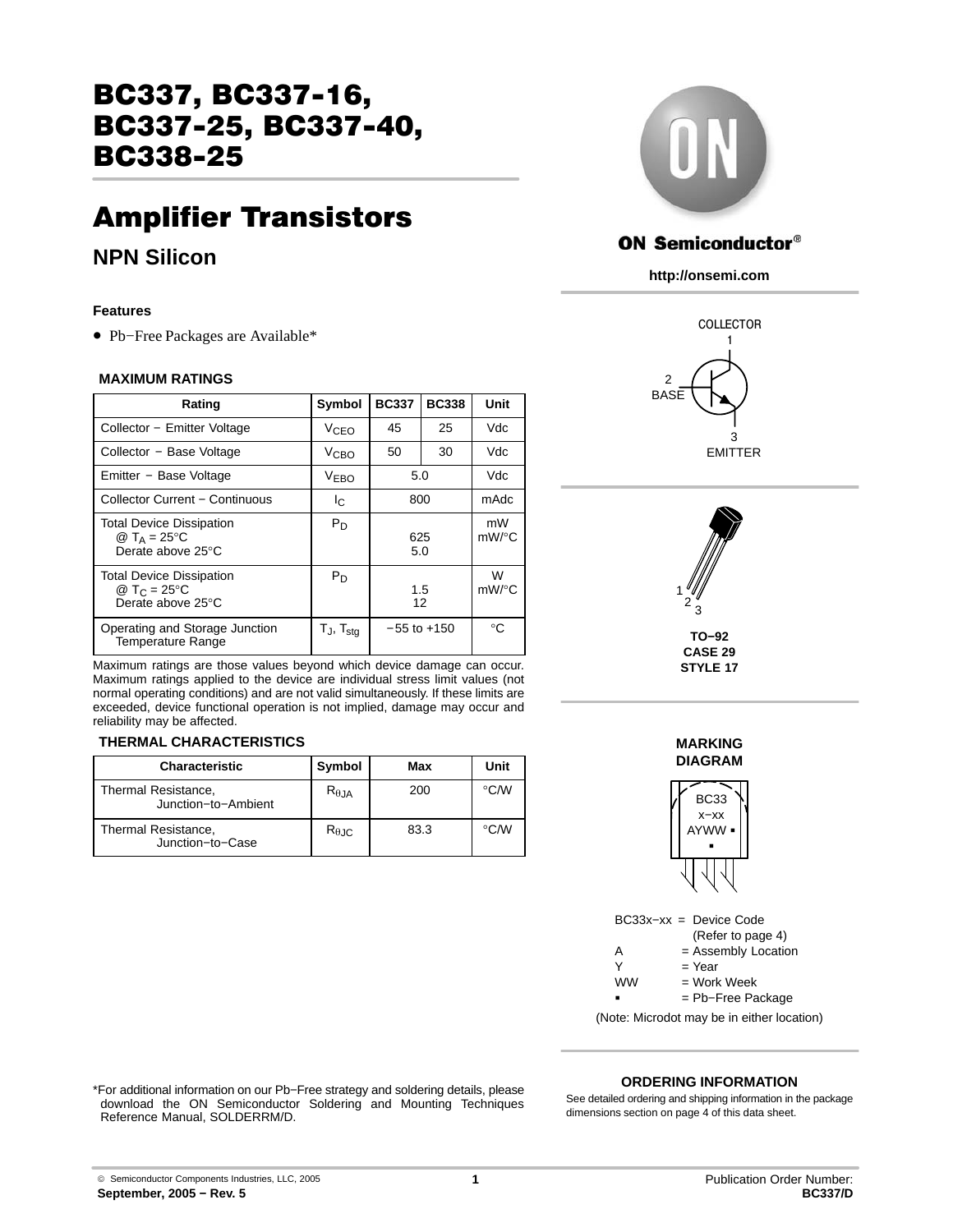## **BC337, BC337−16, BC337−25, BC337−40, BC338−25**

### **ELECTRICAL CHARACTERISTICS** (T<sub>A</sub> = 25°C unless otherwise noted)

| <b>Characteristic</b>                                                                                                          |                                                           | Symbol                     | Min                            | <b>Typ</b>                                                                                        | Max                                           | Unit       |  |
|--------------------------------------------------------------------------------------------------------------------------------|-----------------------------------------------------------|----------------------------|--------------------------------|---------------------------------------------------------------------------------------------------|-----------------------------------------------|------------|--|
| <b>OFF CHARACTERISTICS</b>                                                                                                     |                                                           |                            |                                |                                                                                                   |                                               |            |  |
| Collector-Emitter Breakdown Voltage<br>$(lC = 10$ mA, $lB = 0)$<br><b>BC338</b>                                                | <b>BC337</b>                                              | $V_{(BR)CEO}$              | 45<br>25                       | -<br>$\equiv$                                                                                     | $\overline{\phantom{0}}$<br>$\overline{a}$    | Vdc        |  |
| Collector-Emitter Breakdown Voltage<br>$(I_C = 100 \mu A, I_F = 0)$                                                            | <b>BC337</b><br><b>BC338</b>                              | $V_{(BR)CES}$              | 50<br>30                       | -<br>$\overline{\phantom{0}}$                                                                     |                                               | Vdc        |  |
| Emitter-Base Breakdown Voltage<br>$(I_F = 10 \mu A, I_C = 0)$                                                                  |                                                           | $V_{(BR)EBO}$              | 5.0                            | $\overline{\phantom{0}}$                                                                          |                                               | Vdc        |  |
| <b>Collector Cutoff Current</b><br>$(V_{CB} = 30 V, I_E = 0)$<br>$(V_{CB} = 20 V, I_E = 0)$                                    | <b>BC337</b><br><b>BC338</b>                              | I <sub>CBO</sub>           |                                | $\equiv$                                                                                          | 100<br>100                                    | nAdc       |  |
| <b>Collector Cutoff Current</b><br>$(V_{CE} = 45 V, V_{BE} = 0)$<br>$(V_{CE} = 25 V, V_{BE} = 0)$                              | <b>BC337</b><br><b>BC338</b>                              | $I_{CES}$                  |                                | $\equiv$                                                                                          | 100<br>100                                    | nAdc       |  |
| <b>Emitter Cutoff Current</b><br>$(V_{EB} = 4.0 V, I_C = 0)$                                                                   |                                                           | <b>EBO</b>                 | $\overline{\phantom{0}}$       | $\overline{\phantom{0}}$                                                                          | 100                                           | nAdc       |  |
| <b>ON CHARACTERISTICS</b>                                                                                                      |                                                           |                            |                                |                                                                                                   |                                               |            |  |
| <b>DC Current Gain</b><br>$(I_C = 100 \text{ mA}, V_{CE} = 1.0 \text{ V})$<br>$(I_C = 300 \text{ mA}, V_{CE} = 1.0 \text{ V})$ | <b>BC337</b><br>BC337-16<br>BC337-25/BC338-25<br>BC337-40 | $h_{FE}$                   | 100<br>100<br>160<br>250<br>60 | $\overline{\phantom{0}}$<br>$\overline{\phantom{0}}$<br>$\overline{\phantom{0}}$<br>—<br>$\equiv$ | 630<br>250<br>400<br>630<br>$\qquad \qquad -$ |            |  |
| Base-Emitter On Voltage<br>$(I_C = 300 \text{ mA}, V_{CE} = 1.0 \text{ V})$                                                    |                                                           | $V_{BE(on)}$               |                                | $\overline{\phantom{0}}$                                                                          | 1.2                                           | Vdc        |  |
| Collector-Emitter Saturation Voltage<br>$(I_C = 500 \text{ mA}, I_B = 50 \text{ mA})$                                          |                                                           | $V_{CE(sat)}$              | $\qquad \qquad -$              | $\overline{\phantom{0}}$                                                                          | 0.7                                           | Vdc        |  |
| <b>SMALL-SIGNAL CHARACTERISTICS</b>                                                                                            |                                                           |                            |                                |                                                                                                   |                                               |            |  |
| <b>Output Capacitance</b><br>$(V_{CB} = 10 V, I_F = 0, f = 1.0 MHz)$                                                           |                                                           | $\mathrm{C}_{\mathrm{ob}}$ |                                | 15                                                                                                | $\equiv$                                      | pF         |  |
| Current-Gain - Bandwidth Product<br>$(I_C = 10 \text{ mA}, V_{CE} = 5.0 \text{ V}, f = 100 \text{ MHz})$                       |                                                           | $f_T$                      | $\qquad \qquad -$              | 210                                                                                               |                                               | <b>MHz</b> |  |
|                                                                                                                                |                                                           |                            |                                |                                                                                                   |                                               |            |  |



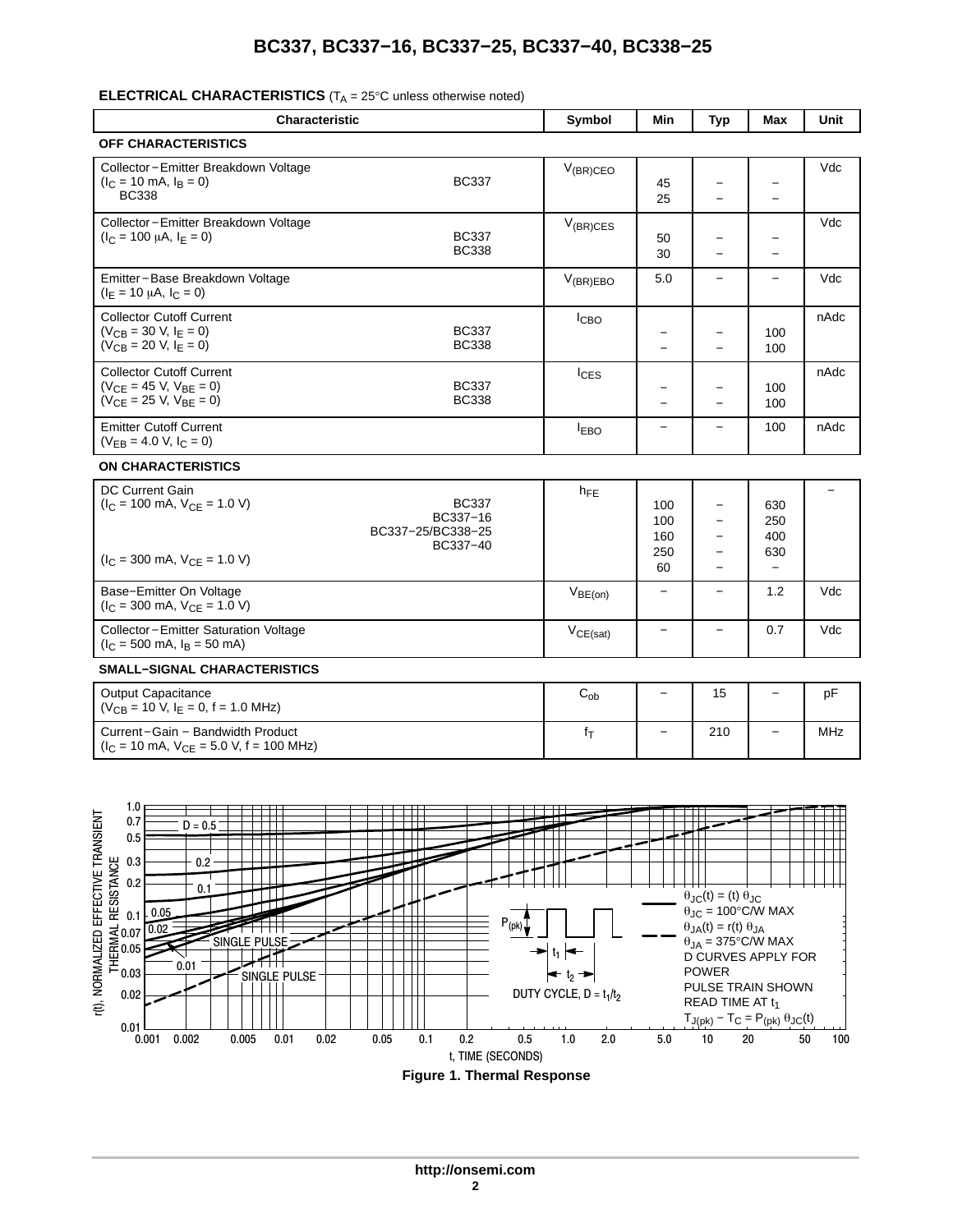### **BC337, BC337−16, BC337−25, BC337−40, BC338−25**

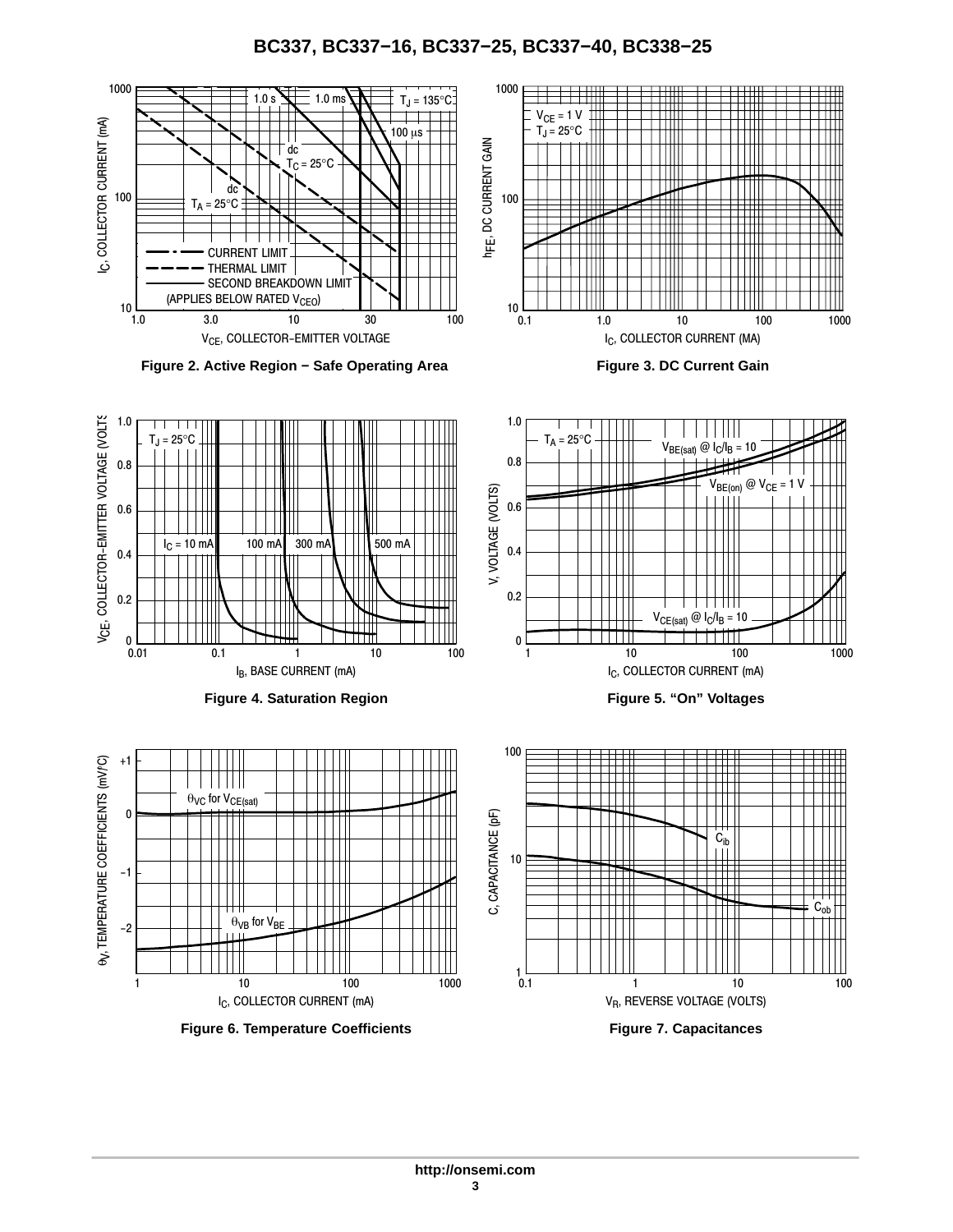## **BC337, BC337−16, BC337−25, BC337−40, BC338−25**

### <span id="page-3-0"></span>**ORDERING INFORMATION**

| <b>Device</b>   | Package              | <b>Marking</b> | Shipping <sup>+</sup> |  |
|-----------------|----------------------|----------------|-----------------------|--|
| <b>BC337</b>    | $TO-92$              | $\overline{7}$ | 5000 Units / Box      |  |
| <b>BC337G</b>   | TO-92<br>(Pb-Free)   | $\overline{7}$ | 5000 Units / Box      |  |
| <b>BC337RL1</b> | $TO-92$              | $\overline{7}$ | 2000 / Tape & Reel    |  |
| BC337RL1G       | $TO-92$<br>(Pb-Free) | $\overline{7}$ | 2000 / Tape & Reel    |  |
| BC337ZL1        | $TO-92$              | $\overline{7}$ | 2000 / Ammo Box       |  |
| BC337ZL1G       | $TO-92$<br>(Pb-Free) | $\overline{7}$ | 2000 / Ammo Box       |  |
| BC337-16        | $TO-92$              | $7 - 16$       | 5000 Units / Box      |  |
| BC337-16G       | $TO-92$<br>(Pb-Free) | $7 - 16$       | 5000 Units / Box      |  |
| BC337-16RL1     | $TO-92$              | $7 - 16$       | 2000 / Tape & Reel    |  |
| BC337-16RL1G    | TO-92<br>(Pb-Free)   | $7 - 16$       | 2000 / Tape & Reel    |  |
| BC337-16ZL1     | $TO-92$              | $7 - 16$       | 2000 / Ammo Box       |  |
| BC337-16ZL1G    | $TO-92$<br>(Pb-Free) | $7 - 16$       | 2000 / Ammo Box       |  |
| BC337-25        | TO-92                | $7 - 25$       | 5000 Units / Box      |  |
| BC337-25G       | $TO-92$<br>(Pb-Free) | $7 - 25$       | 5000 Units / Box      |  |
| BC337-25RL1     | $TO-92$              | $7 - 25$       | 2000 / Tape & Reel    |  |
| BC337-25RL1G    | $TO-92$<br>(Pb-Free) | $7 - 25$       | 2000 / Tape & Reel    |  |
| BC337-25ZL1     | $TO-92$              | $7 - 25$       | 2000 / Ammo Box       |  |
| BC337-25ZL1G    | $TO-92$<br>(Pb-Free) | $7 - 25$       | 2000 / Ammo Box       |  |
| BC337-40        | TO-92                | $7 - 40$       | 5000 Units / Box      |  |
| BC337-40G       | $TO-92$<br>(Pb-Free) | $7 - 40$       | 5000 Units / Box      |  |
| BC337-40RL1     | $TO-92$              | $7 - 40$       | 2000 / Tape & Reel    |  |
| BC337-40RL1G    | $TO-92$<br>(Pb-Free) | $7 - 40$       | 2000 / Tape & Reel    |  |
| BC337-40ZL1     | $TO-92$              | $7 - 40$       | 2000 / Ammo Box       |  |
| BC337-40ZL1G    | TO-92<br>(Pb-Free)   | $7 - 40$       | 2000 / Ammo Box       |  |
| BC338-25ZL1     | $TO-92$              | $8 - 25$       | 2000 / Ammo Box       |  |
| BC338-25ZL1G    | TO-92<br>(Pb-Free)   | $8 - 25$       | 2000 / Ammo Box       |  |

†For information on tape and reel specifications, including part orientation and tape sizes, please refer to our Tape and Reel Packaging Specifications Brochure, BRD8011/D.